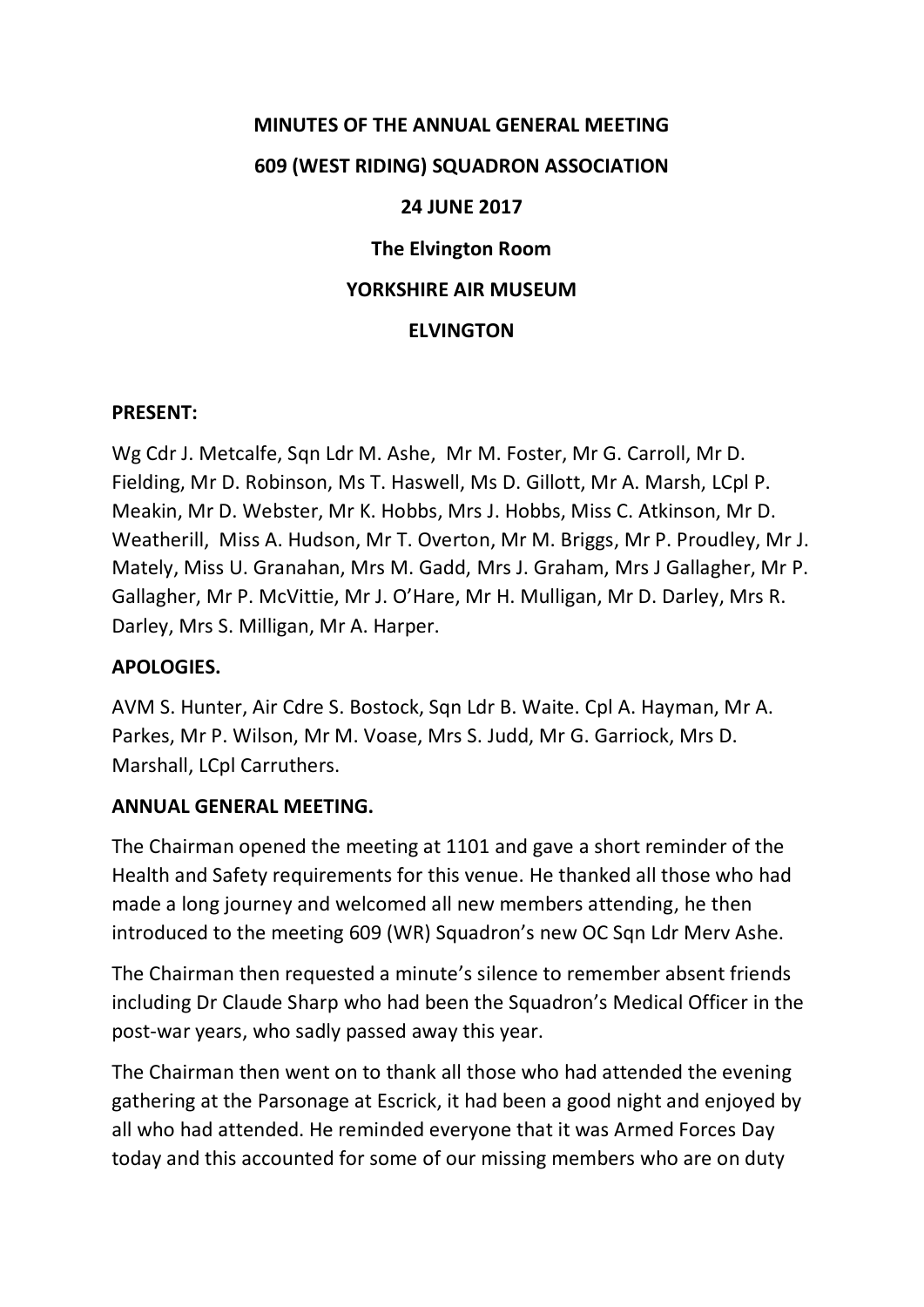with the Squadron in various locations and that he would have to ensure that next year's date did not clash with a working weekend for the Squadron.

The Secretary then moved on to the AGM minutes of the previous meeting held in 609 Squadron's crew-room at RAF Leeming on 18 June 2016. There were no matters arising from these minutes, Miss C. Atkinson pointed out that her name was missing from the list of attendees, the Secretary apologised and the point was noted. The Secretary then requested that they be recorded as a true record.

Proposed: Mr M. Foster.

Seconded: Mr D. Weatherill.

## **CHAIRMAN'S REPORT.**

The Chairman began his report by recalling his words from last year and he felt that perhaps he had painted a gloomy picture. On reflection, our Association is moving in the right direction and spoke of the success of the new digital Newsletter and the move towards a social media informed membership. He acknowledged that we had a cost for the new Newsletter and quoted a figure around £400.00 but this included the set-up costs and the fact that the publisher did not charge us for his time. Further Newsletters would incur less outlay as the framework for future Newsletters is complete. He thanked the publisher, Neil Shaefer, for his time and generosity.

The Chairman then reminded everyone that Adele our Newsletter Editor, needed any item for publication submitted in a timely manner to ensure inclusion in the next edition. Our digital improvements also include a new look to our Webpage, once again a cost was incurred but a reasonable expense coming in about £90.00. The new site has more features and meets our changing needs with membership and standing order forms online which will make payment and membership quicker.

Other costs this year included a 'Marketing Leaflet' which will be sent to all members to pass onto anyone who would qualify for membership, it will also be available at the Squadron and a version is visible on line.

We have also now got a growing Facebook page with members of the Squadron and previous members now able to talk to each other and to be informed of the Squadron Association plans and activities. It is a closed site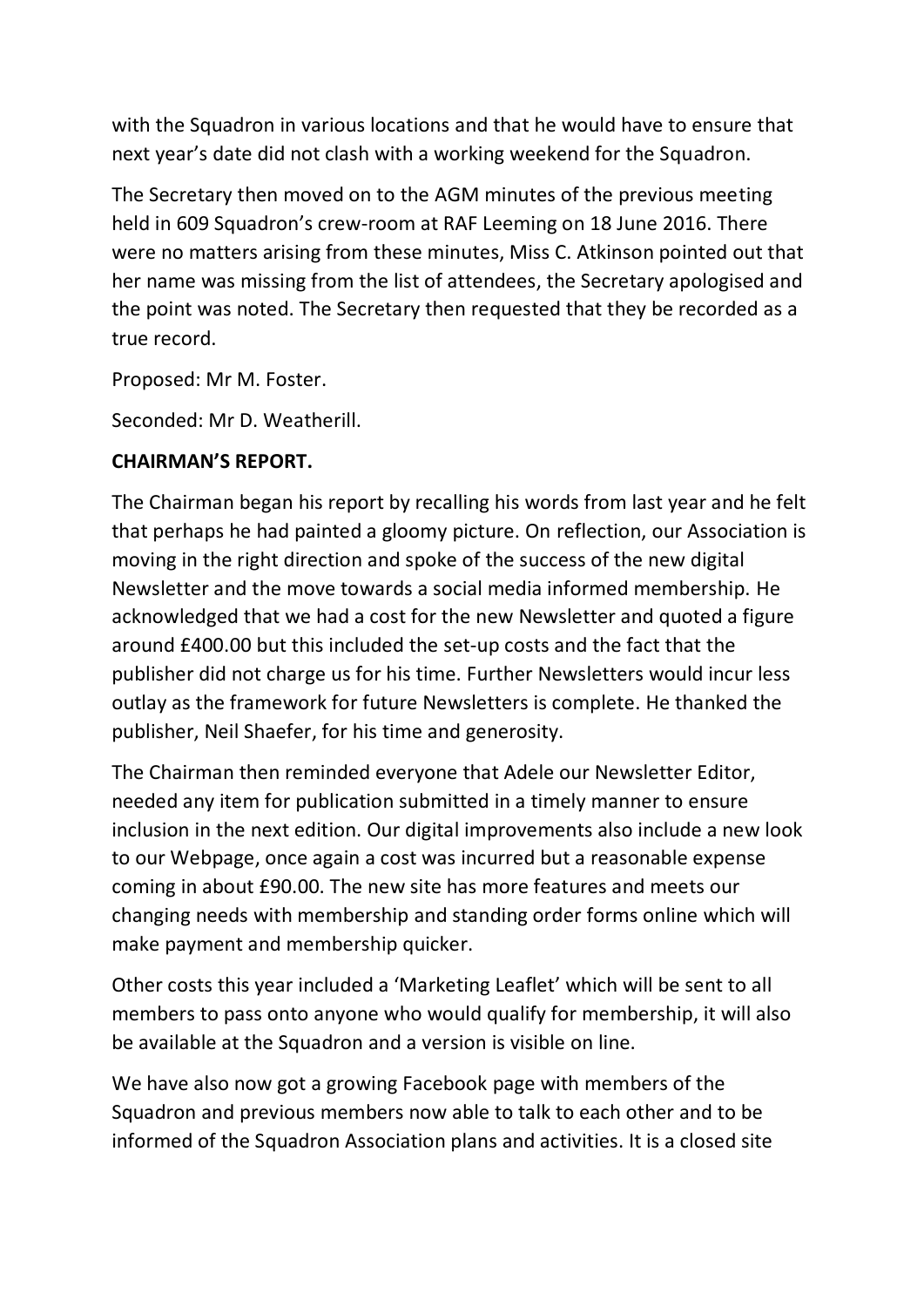and you must be admitted by request the numbers now regularly viewing are in excess of 120 and it has the potential to grow further to meet our needs.

# **SECRETARY'S REPORT.**

Our Secretary SAC Sarah McGhin has been posted to the Falklands for 6 months so I have volunteered to look after her duties until her return in December.

Once again, the majority of the workload on a yearly basis is dealing with the requests of members and the public. Examples of which I have prepared for you are on the table for your perusal. Briefly our most recent requests revolved around an enquiry on a wartime Spitfire. We were able to verify that yes indeed the aircraft did briefly arrive on the Squadron and we signposted various other avenues of enquiry that our correspondent could try to follow its wartime service. Which he did successfully complete.

Our next example was from the family of a Canadian Pilot known as Moose Evans. We sent the family a collection of pictures, many of which they had never seen and we provided them details of his career, they thanked our Association for our time and effort, an invitation to attend a dinner in Amsterdam with this family sadly had to be declined.

Of course, the Secretary is the first person involved but we must thank Mr Mark Crame for his assistance in all these enquires and of course David and Jeff for their own oracle memories and resources.

Hugh Mulligan

Temp Secretary

609 (West Riding) Squadron Association.

# **TREASURER'S REPORT.**

It was quiet on the financial front for the Association during 2016 with the expenditure being for 'Run and Maintain' purposes e.g. postage and stationery. The Association broke even on the cost of the Friday night gathering at the Allerton Court Hotel but provided a subsidy of £152.69 for the AGM Lunch at RAF Leeming. We were also required to provide a deposit of £223.60 to YAMCo Elvington for the lunch following the AGM today.

Income decreased by £125.00 from that received in 2015. Expenditure increased by £442.72 over 2015.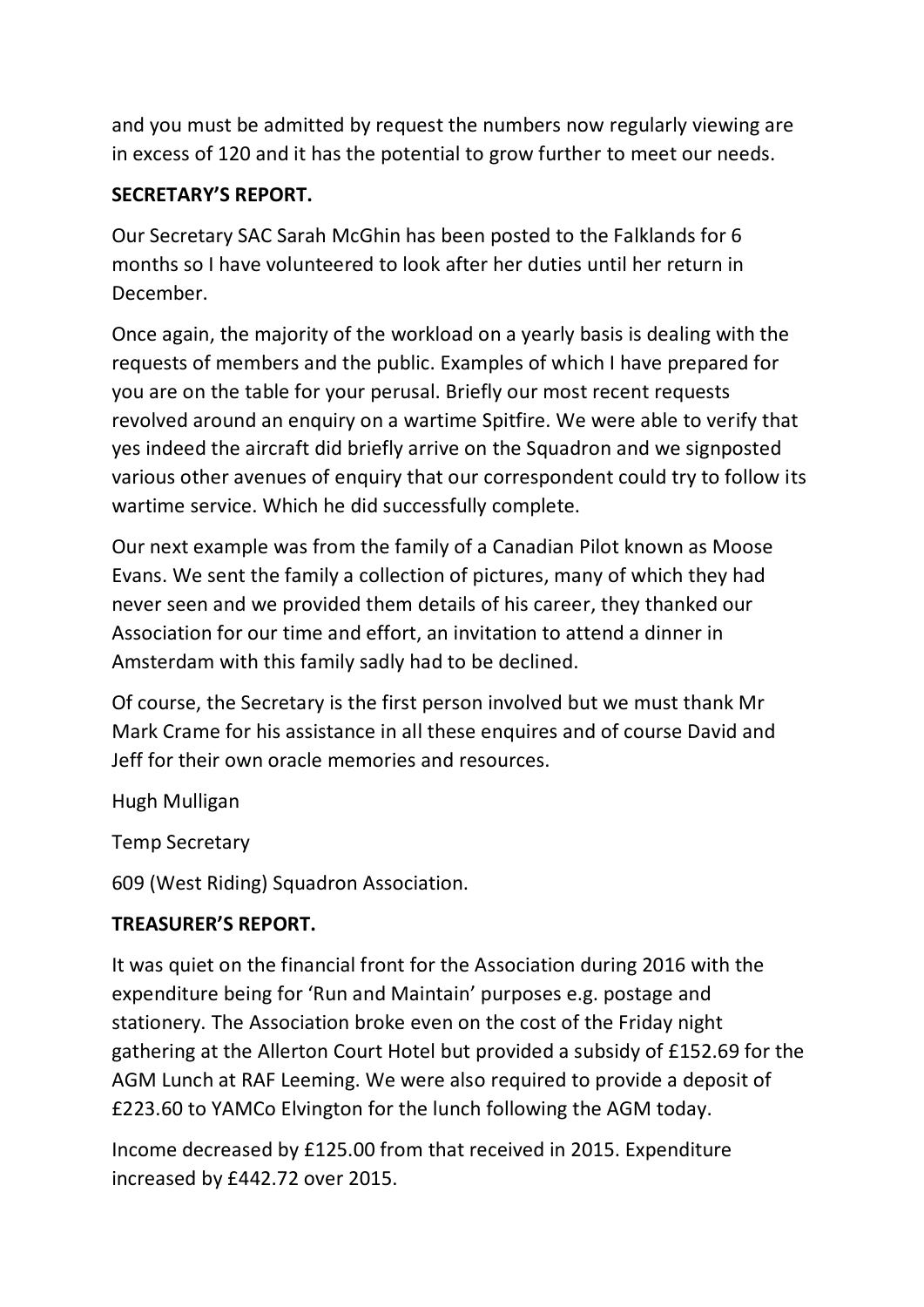No donations were made by the Association.

The financial details for the year are as follows and are as at 31 December 2016.

Total Income £1,747.50

Expenditure £1,559.74

Cash at Bank £8,567.17

Rosemary Darley

Honorary Treasurer

609 (WR) Squadron Association.

## **BELGIAN REPORT.**

See Annex A.

Our Chairman commented on the news from Belgium on the proposed recovery of a 609 Squadron Typhoon and he felt sure that this recovery will take place and he hoped that some of our Association could be present.

## **ELECTION OF OFFICERS.**

The Secretary informed the members that it was our custom to invite the OC of 609 (West Riding) Squadron to be elected onto our Committee. Squadron Leader Ashe accepted our invitation and was duly elected onto our Committee unanimously by the members.

There are no nominations for any post and all existing Officers are willing to continue to serve therefore all stand until next AGM.

Proposed:

Mr M. Foster.

Seconded:

Mr A. Marsh.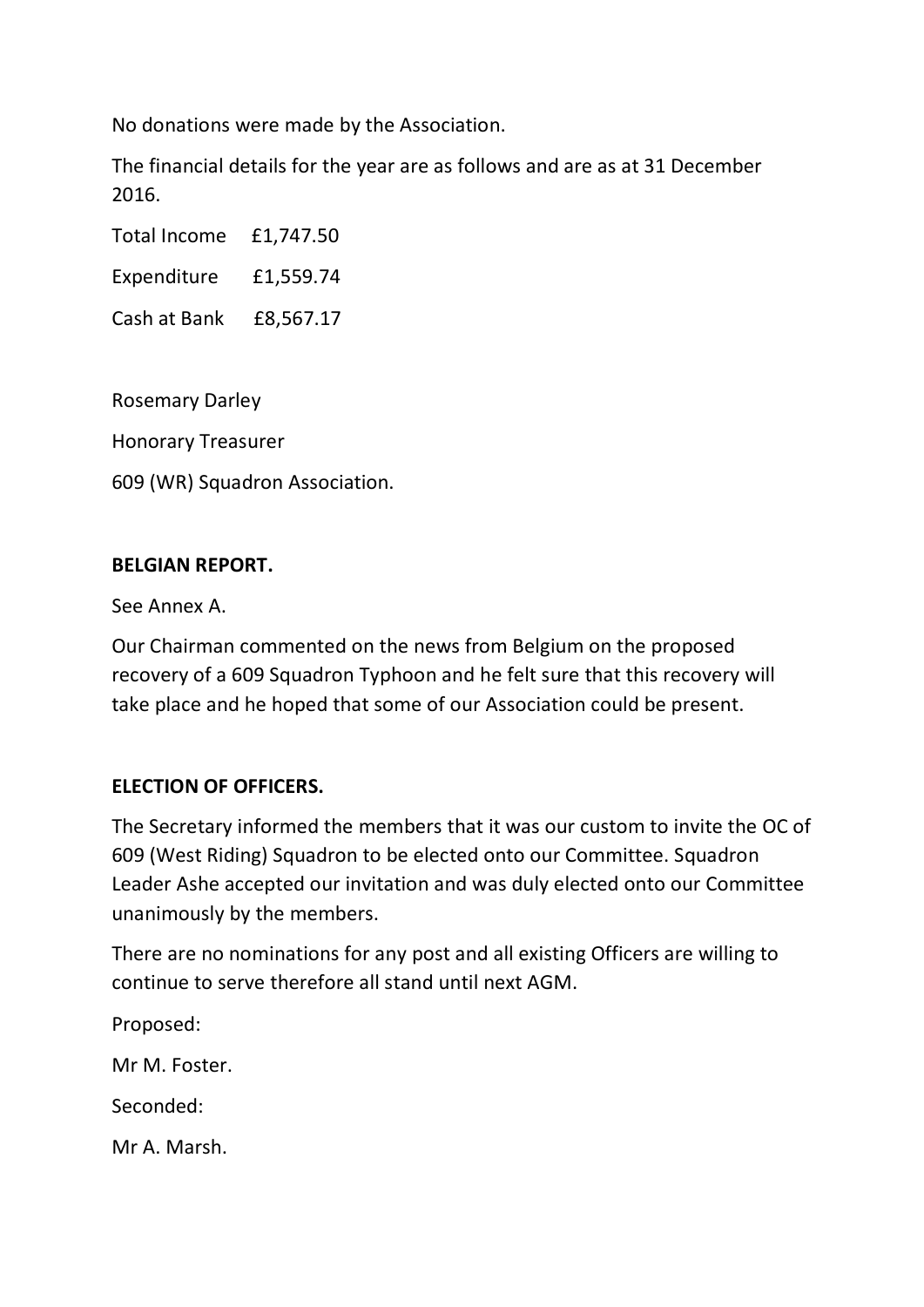## **ANY OTHER BUSINESS.**

The meeting continued with a presentation of a framed 609 print signed by members to Wg Cdr Jeff Metcalfe to recognise his tenure of 609 (West Riding) Squadron. Wg Cdr Metcalfe thanked Association members for their kind gift and support during his tenure.

Our Chairman then spoke of the Army Air Corps Museum being refurbished at Middle Wallop, a small section of which is dedicated to 609 Squadron. As our President has already been involved in this project, he then invited Mr David Darley to speak on this subject.

David outlined the history and our connection with this former station, he then spoke of the aspirations of the new museum. To this end the museum is looking for items of interest to expand and engage interest of the public to inform and educate generations to follow. David emphasized that this will be a private venture and any financial contributions will be voluntary.

David at this point suggested that the wartime 609 pennant that originated at Middle Wallop might be considered. It presently hangs securely and safely in the OC's office at 609 (WR) Squadron. Its future safety was then discussed as were other items, presently displayed in the Memorial Room at Elvington, which need either better security or a safer home.

Possible funding is being applied for from the Heritage Lottery fund of which some proportion would support the 609 elements at this new museum. David then spoke about the location of the Esher Trophy and our connection with it and his desire that it should return to a more appropriate location. This discussion and its future implications with the approval of the floor will be decided by the Committee who in turn will report back in due course. Unanimous agreement from the floor.

The Chairman now spoke on the 609 Room at Elvington. He informed the members that he had met two designers in our room. Both these designers are also involved with Middle Wallop and have previous experience in other similar projects. Heritage Lottery Funding may also be available for the proposed improvements in our room. The costs are quite prohibitive and beyond our present means. However, with self-help, lottery funding and assistance from Elvington it may be possible to make some improvement. Once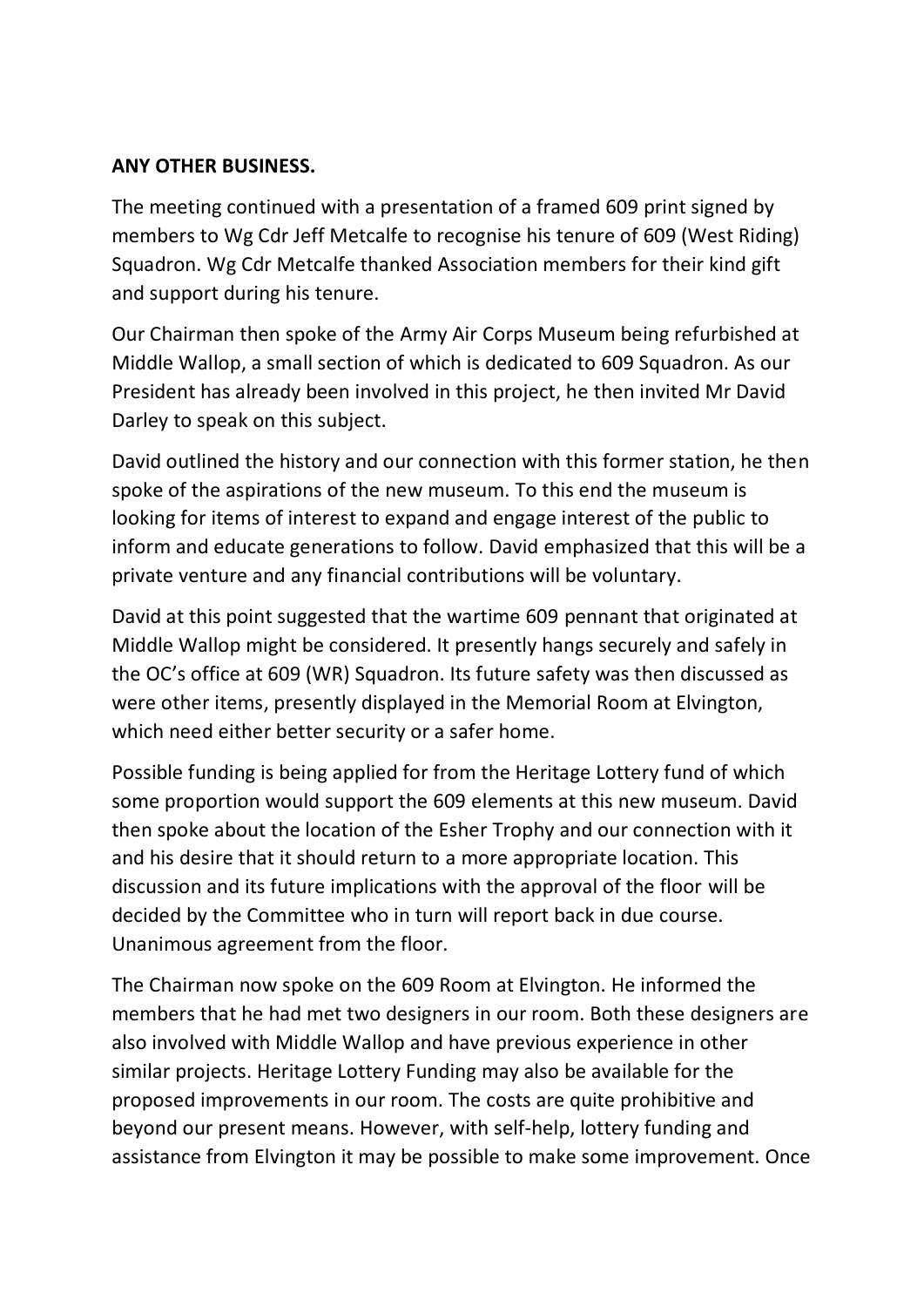again, the need to educate the Youth and public of today and the future will be our remit and rational for requesting funding.

The Chairman now moved onto the need to examine and clarify our membership levels. It was suggested that we have two forms of membership, full and associate the salient point being of course the ability to vote. The discussion was clouded with many variables and it was agreed to park this topic and that the Chairman will write to all members with his suggestions to seek the acceptance of his proposals or guidance on this matter.

This was put to the floor and was accepted.

It was also agreed that over 75's would continue to receive half-price membership.

Proposal:

Wg Cdr J. Metcalfe

Seconded:

Mr G. Carroll.

The Chairman now moved onto what interest might be found from the membership for organizing trips at home and further afield. To this end he discussed the possibility of using the Community Mini-bus at RAF Leeming. Trips suggested included Duxford, Cosford and the National Arboretum.

David was now asked to speak on the future of the Stoop. David began with a reminder to all of how the Stoop came about and how it had previously been run and when and where. It was historically always held on the first Monday in October but attendees had dropped to ten people. It was suggested that Monday being a working date would preclude anyone who still works attending so moving to a Saturday was proposed. David will inform the members of this will go ahead and of the future date in due course.

The meeting closed at 1240hrs.

AGM Date for 2018 TBA.